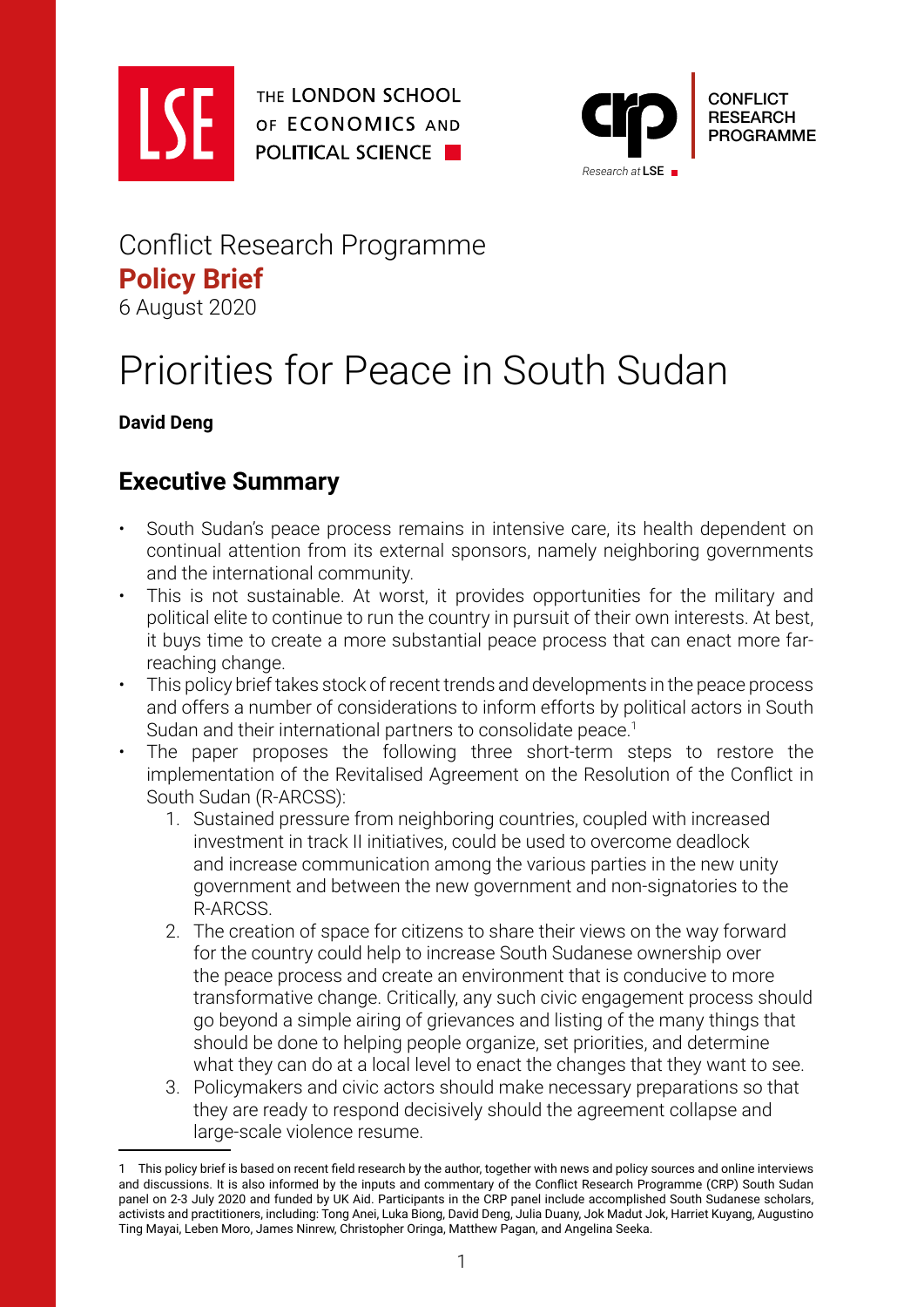- In the longer-term, policymakers should focus on creating an enabling environment for the voluntary, safe and dignified return and resettlement of displaced populations when the political and security situation has stabilized; building a foundation for longer-term reforms, including the constitutional development process, public spending and economic reforms, and transitional justice processes envisaged in the R-ARCSS; and developing a plan for elections, currently scheduled for the end of 2022.
- For elections, the international community should consider assuming responsibility for key electoral functions alongside the national election management bodies to help ensure the integrity of the process and limit the potential for electoral violence.<sup>2</sup>

#### **Introduction**

In June 2020, thousands of Lou Nuer youth were seen marching on Murle villages in the neighboring Pibor administrative area. The scene was reminiscent of chronic intercommunal violence that predates the civil war that broke out in December 2013. The attacks were purportedly in retaliation for Murle offensives in May 2020, including an attack on Pieri that claimed nearly 300 lives, which themselves were in retaliation for Lou Nuer attacks in February.3

This surge in inter-communal violence is not restricted to Jonglei. Similar trends have been reported in Warrap, Lakes, Western Bahr-el-Ghazal, Unity, Upper Nile, Central Equatoria and Abyei.<sup>4</sup> According to the United Nations (UN), in the first quarter of 2020, intercommunal conflict resulted in 658 deaths, 452 injuries, 592 abductions, and 65 recorded cases of sexual violence, and was the main source of violence affecting civilians. Findings from the UN Commission on Human Rights in South Sudan (CHRSS) further substantiate this trend. In its February 2020 report, the CHRSS noted a 192 per cent increase in casualties from inter-communal conflict between February and May 2019 as compared with the same period in 2018.<sup>5</sup> The Special Representative of the UN Secretary-General in South Sudan, David Shearer, has traced the increase in violence to a "vacuum of power" resulting from the parties' delay in agreeing on the allocation of positions in state and local governments, and has accused political elites of having a hand in the conflict.<sup>6</sup>

These developments are taking place against the backdrop of a peace process that has been characterized by delays and deadlock among elites at the center. While the extended pre-transitional period provided time for mediators and diplomats to convince the parties to compromise on contentious issues, it also contributed to the deteriorating security situation.<sup>7</sup> As the parties struggle to implement the agreement, the benefits that the ceasefire brought to populations on the ground

4 See e.g. Alhadi Hawari, Over 1,000 people displaced in latest clashes in CES, Eye Radio (21 Jul. 2020), [https://eyeradio.org/over-1000-people](https://eyeradio.org/over-1000-people-displaced-in-latest-clashes-in-ces/)[displaced-in-latest-clashes-in-ces/.](https://eyeradio.org/over-1000-people-displaced-in-latest-clashes-in-ces/)

5 The CHRSS reported 152 incidents of localized violence resulting in some 531 deaths and 317 injuries between February and May 2019. See Report of the Commission on Human Rights in South Sudan, U.N. Doc. A/HRC/43/56, para. 61, [https://reliefweb.int/sites/reliefweb.int/files/](https://reliefweb.int/sites/reliefweb.int/files/resources/A_HRC_43_56.pdf.) [resources/A\\_HRC\\_43\\_56.pdf.](https://reliefweb.int/sites/reliefweb.int/files/resources/A_HRC_43_56.pdf.)

6 In reference to clashes in Jonglei in July 2020, Shearer said: "This conflict is not simply intercommunal between ethnic groups. Other political figures are at work. External actors need to stop deliberately stoking the conflict for the sake of local communities." See also Al Jazeera, Hundreds Killed in Intercommunal Clashes in South Sudan (20 May 2020), [https://www.aljazeera.com/news/2020/05/hundreds-killed-inter-commu](ttps://www.aljazeera.com/news/2020/05/hundreds-killed-inter-communal-clashes-south-sudan-20052016532)[nal-clashes-south-sudan-200520165329158.html.](ttps://www.aljazeera.com/news/2020/05/hundreds-killed-inter-communal-clashes-south-sudan-20052016532)

7 See Alex de Waal et al., South Sudan: The Politics of Delay, Conflict Research Programme (CRP), Political Settlements Research Programme (PSRP) (3 Dec. 2019), [http://www.lse.ac.uk/international-development/Assets/Documents/ccs-research-unit/Conflict-Research-Programme/](http://www.lse.ac.uk/international-development/Assets/Documents/ccs-research-unit/Conflict-Research-) [crp-memos/Politics-of-Delay-South-Sudan-3Dec19.pdf.](http://www.lse.ac.uk/international-development/Assets/Documents/ccs-research-unit/Conflict-Research-)

<sup>2</sup> The UN management of elections is among the ideas that citizens put forward during grassroots consultations in the National Dialogue. See South Sudan National Dialogue, The People Have Spoken: Emerging Consensus from the Grassroots Consultations on the Drivers of Crises in South Sudan, p. 111, <https://www.ssnationaldialogue.org/wp-content/uploads/The-People-Have-Spoken.-July-2019-1.pdf.>

<sup>3</sup> As recently as July 2020, 6,000 displaced people fled to seek refuge next to a base of the United Nations Mission in South Sudan (UNMISS) in Pibor when the village of Likuangole was attacked by armed groups. See UNMISS press release, Thousands of families flee fresh violence in Jonglei and seek sanctuary at UN base (23 Jul. 2020), [https://unmiss.unmissions.org/thousands-families-flee-fresh-violence-jonglei-and-seek](https://unmiss.unmissions.org/thousands-families-flee-fresh-violence-jonglei-and-seek-sanctuary-un-b)[sanctuary-un-base.](https://unmiss.unmissions.org/thousands-families-flee-fresh-violence-jonglei-and-seek-sanctuary-un-b) According to the UN, a series of attacks in Jonglei State and the Greater Pibor Administrative Area from mid-February to early March left 22 civilians dead. Most of the 266 women and children abducted during the fighting have not been released from captivity. UN News, Victims of intercommunal violence in South Sudan deserve justice, truth and reparations: Bachelet (22 May 2020), [https://news.un.org/en/sto](https://news.un.org/en/story/2020/05/1064792)[ry/2020/05/1064792](https://news.un.org/en/story/2020/05/1064792); see also Human Rights Watch, South Sudan Needs to Address Cycles of Intercommunal Killings (20 March 2020), [https://](https://www.hrw.org/news/2020/03/20/south-sudan-needs-address-cycles-intercommunal-killings#) [www.hrw.org/news/2020/03/20/south-sudan-needs-address-cycles-intercommunal-killings#.](https://www.hrw.org/news/2020/03/20/south-sudan-needs-address-cycles-intercommunal-killings#)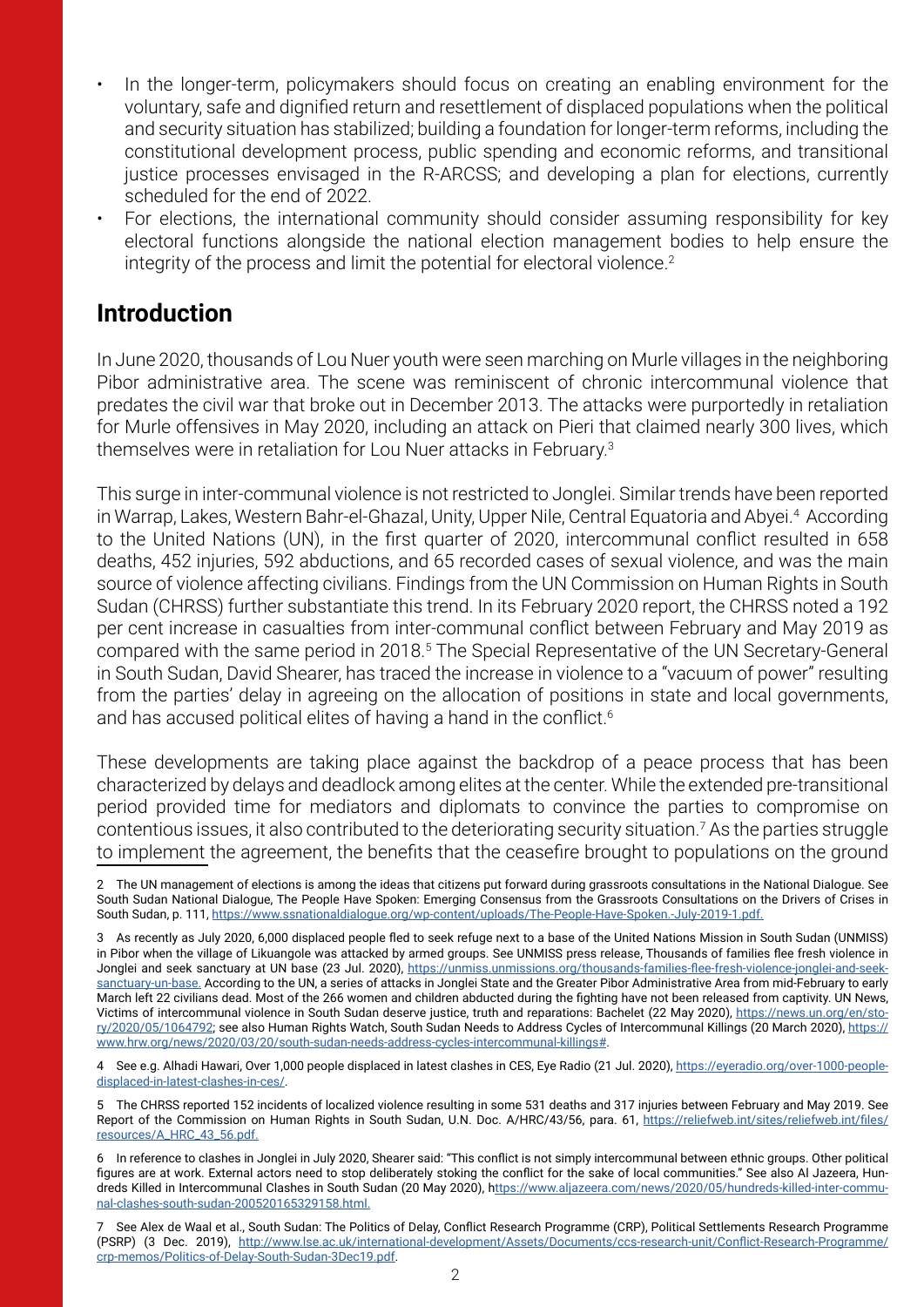are increasingly being undermined by the surge in inter-communal conflict and the resumption of hostilities between government and Sudan People's Liberation Movement-in-Opposition (SPLM-IO) forces and non-signatories to the agreement in places such as Yei and Lainya. Ongoing restrictions on civic space and freedom of expression, as seen in the arrest and detention of a number of highprofile civil society representatives in recent months, further complicate citizen efforts to engage with the peace process. $8$ 

Concerted action is required to get the peace agreement back on course. The guarantors of the peace agreement, particularly South Sudan's neighbors, Sudan and Uganda, should continue to exert pressure on the parties to the agreement to abide by their commitments and proceed with implementation of the agreement without undue delay. But regional pressure is not enough. The past six-and-a-half years of conflict have shown that peace agreements signed in foreign capitals are not by themselves going to deliver peace and stability to South Sudan. The war may have been triggered by a power struggle in the ruling party, but the protracted violence points to deeper structural problems. These problems can only be addressed by bringing citizens together to collectively strategize and chart a way forward out of the crisis.<sup>9</sup> Creating space for this type of dialogue should be made a central policy objective and incorporated whenever possible into humanitarian and development programming moving forward.

## **Context**

South Sudan's peace process has struggled under the burden of belligerent parties, regional interests, and competing priorities in the international community. The Covid-19 pandemic and the drop in global oil prices have introduced additional complications, but the underlying reality that the parties are not fully committed to resolving their differences peacefully remains the same.

The negotiations on the implementation of the R-ARCSS have focused exclusively on matters relating to the distribution of government positions, material resources, and numbers of armed men. The record of past agreements suggests that success in implementing this model of peace depends on healthy government finance. With the sharp drop in oil prices expected to continue for some time--perhaps indefinitely--this model is not likely to be a long-term option for South Sudan until it develops other, more economically sustainable, sources of state finance. Meanwhile, issues such as democratization and transitional justice have been neglected.

On 22 February 2020, after 17 months of what was meant to be an eight-month pre-transitional period, the parties managed to partially form the Revitalized Government of Transitional Unity (R-TGONU) with the swearing in of the First Vice-President, Dr. Riek Machar, and the three of the four Vice-Presidents. The fourth Vice-President was appointed shortly thereafter. The formation of the presidency was followed by the appointment of the 35 ministers and 10 deputy ministers provided for in the agreement.10 While the parties were ultimately able to form the executive at the national level, they did not meet the requirement that 35 percent of the positions go to women, as there were just nine women ministers (or 26%) and one woman deputy minister (or 10%).<sup>11</sup>

The partial formation of the R-TGONU came after the parties agreed, under great pressure from the region and the international community, on the number of states and to allow the screening,

<sup>8</sup> Amnesty International, Public Statement, Systematic harassment of civil society, journalists, private sector and critics by South Sudan's intelligence agency (17 Jul. 2020) [hereinafter Amnesty Int'l, Public Statement], [https://www.amnesty.org/download/Documents/AFR6527272020ENG-]( https://www.amnesty.org/download/Documents/AFR6527272020ENGLISH.PDF.)[LISH.PDF.]( https://www.amnesty.org/download/Documents/AFR6527272020ENGLISH.PDF.)

In recent years, a number of nascent social movements based on non-violence have come to prominence in South Sudan. See David Deng et al., From the Region to the Grassroots: Political Dynamics in South Sudan, CRP Briefing (Dec. 2019), [http://www.lse.ac.uk/international-develop](http://www.lse.ac.uk/international-development/Assets/Documents/ccs-research-unit/Conflict-Research-)[ment/Assets/Documents/ccs-research-unit/Conflict-Research-Programme/crp-memos/CRP-South-Sudan-Panel-Memo-December-19-Final.pdf.](http://www.lse.ac.uk/international-development/Assets/Documents/ccs-research-unit/Conflict-Research-)

<sup>10</sup> The appointments were made on 12 March 2020. Twenty ministerial positions went to the I-TGONU, nine went to SPLM-IO, three to SSOA, two to the Former Detainees (FDs), and one to OPP.

<sup>11</sup> According to R-JMEC, the government also made several appointments that were inconsistent with R-ARCSS, including six ambassadors and several leadership positions in the Bank of South Sudan (BoSS).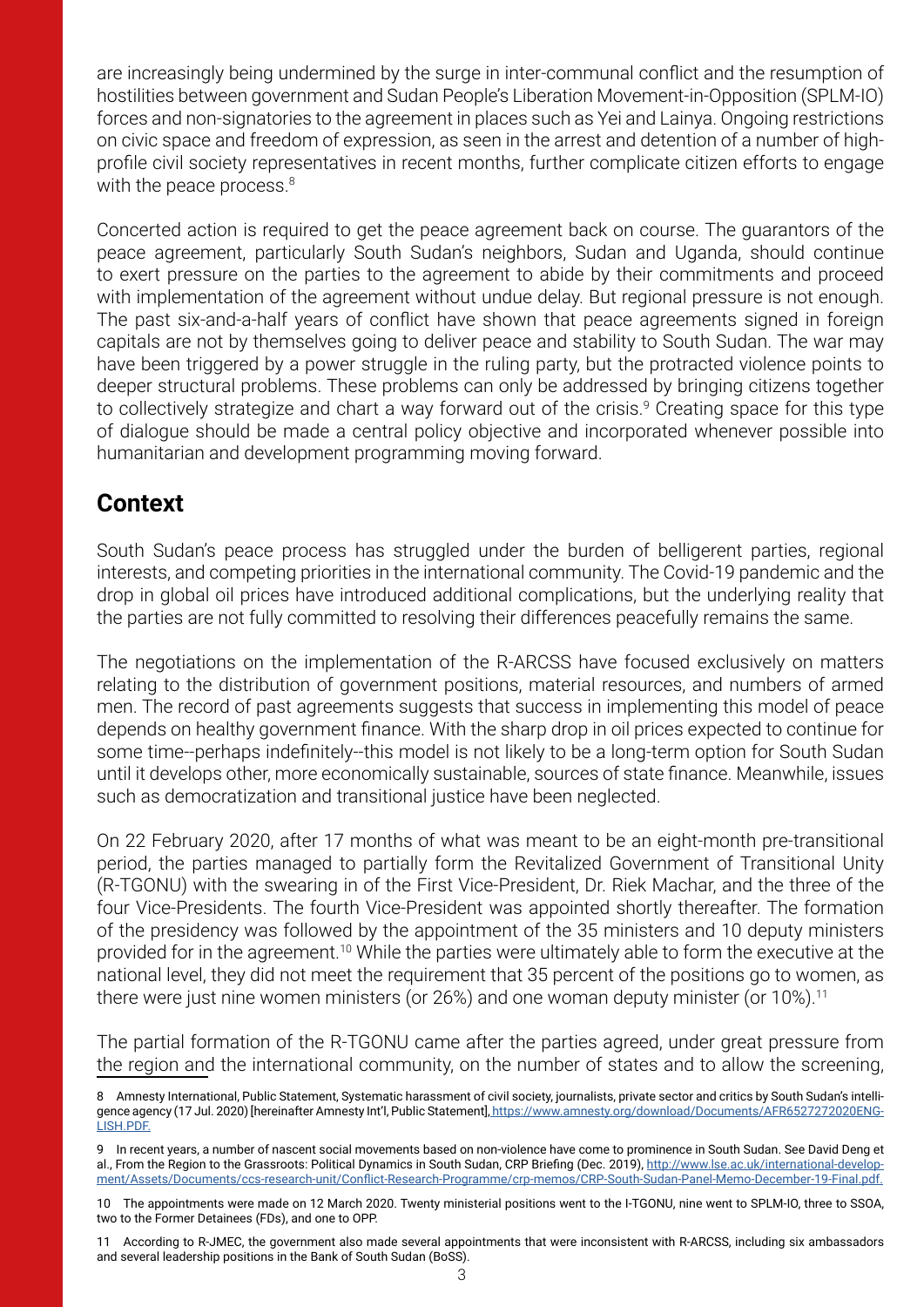training and redeployment of the Necessary Unified Forces (NUF) to continue into the transitional period. Early discussions on the states issue held between December 2019 and early February 2020 and facilitated by South Africa failed to break the deadlock. Once again, it took high-level regional engagement in the form of an Intergovernmental Authority for Development (IGAD) summit, including a discussion between Prime Minister Hamdok of Sudan, President Museveni of Uganda, President Kiir, and Dr. Machar to convince the government to revert to 10 states. However, the President's republican order, which came on 15 February after consultation with his constituents, also added another three 'administrative areas' in Abyei, Pibor and Ruweng. Opposition groups initially rejected the addition of these administrative areas before acquiescing a few weeks later.

Shortly after agreeing on the number of states, the parties reached another impasse on the number of states that each party would receive and the allocation of gubernatorial positions in those states.12 After months of haggling, and an initial allocation of states that was rejected by SPLM-IO, the parties reached an agreement in mid-June for the incumbent government to be responsible for six states (Warrap, Lakes, Northern Bahr-el-Ghazal, Eastern Equatoria, Central Equatoria and Unity), SPLM-IO to be responsible for three states (Western Equatoria, Western Bahr-el-Ghazal and Upper Nile), and SSOA to be responsible for one state (Jonglei).<sup>13</sup> Once the governors have assumed their positions, the parties will have to distribute county commissioner positions among themselves, another potential source of contention.14

With regard to security arrangements, the other critical area that was addressed in the R-ARCSS, the parties have encountered other challenges. A cursory examination of the numbers suggests that some effort is being made to abide by the terms of the agreement. According to the report of the Reconstituted Joint Monitoring and Evaluation Commission (R-JMEC) for the first quarter of 2020, 78,500 personnel were registered at cantonment sites, barracks and training centers.15 However, only 45,000 of the 84,000 government and opposition troops that were meant to go towards the NUF had moved from cantonment sites to training centers for unification training and subsequent redeployment.<sup>16</sup> Meanwhile, the cantonment sites and training centers lack the essential logistical support and SPLM-IO forces have been abandoning them due to lack of basic necessities such as food and water, as well as a lack of commitment to the process.17 On the government side, most South Sudan People's Defence Force (SSPDF) troops are simply staying in their barracks rather than going to the cantonment sites.<sup>18</sup>

<sup>12</sup> According to the R-ARCSS, the responsibility sharing ratio at state and local government levels are to be distributed among the parties in the following ratios: 55 percent to the Incumbent Transitional Government of National Unity (I-TGONU), 27 percent to the SPLM-IO, 10 percent to South Sudan Opposition Alliance (SSOA) and eight percent to the Opposition Political Parties (OPP). The parties encountered a problem when rounding these figures up and applying them to a 10-state framework as it worked out to 11 positions (6+3+1+1).

<sup>13</sup> Priscah Akol, Parties agree on state allocations, Eye Radio (17 Jun. 2020), <https://eyeradio.org/parties-agree-on-state-allocations/>. As of this writing, SSOA still divided over the allocation of states. SSOA's chairperson, Josephine Joseph Lagu, maintains that the decision is invalid because it took place while the SSOA's representative in the presidency, Vice-President Hussein Abdelbagi, was not present. She maintains that a decision from a meeting on May 7 in which SSOA was given Upper Nile should still hold. Meanwhile, two other SSOA members, Dr. Lam Akol, leader of the NDM, and Bapiny Monytuil, leader of SSLM, welcomed the decision. SSOA divided over deal on control of states, Radio Tamazuj (22 Jun. 2020),<https://radiotamazuj.org/en/news/article/opposition-coalition-divided-over-deal-on-control-of-states>.

<sup>14</sup> The R-ARCSS applies the same power sharing formula that applies to the state level to positions at the county level.

<sup>15</sup> R-JMEC, Report on the Status of Implementation of the Revitalised Agreement on the Resolution of the Conflict in the Republic of South Sudan for the Period 1st January to 31st March 2020 [hereinafter, R-JMEC, First Quarterly Report 2020), [https://reliefweb.int/report/south-sudan/](https://reliefweb.int/report/south-sudan/rjmec-quarterly-report-igad-status-implementation-r-arcss-1) [rjmec-quarterly-report-igad-status-implementation-r-arcss-1st-january-31st-march.](https://reliefweb.int/report/south-sudan/rjmec-quarterly-report-igad-status-implementation-r-arcss-1)

<sup>16</sup> R-JMEC, the body tasked with overseeing implementation of the revitalized peace agreement, has been hampered in recent years by the lack of a permanent chair. The acting chair, Augustino Njoroge, has presided over R-JMEC since the departure of former Botswanan president, Festus Mogae, in 2018. Njoroge was replaced by Maj. Gen. Charles Tai as the new acting chair in May 2020. The onus is on Sudan, as the current chair of IGAD, to appoint a permanent chair to R-JMEC that has the political acumen and clout to oversee the implementation of the peace agreement in a fraught environment. See Eye Radio, R-JMEC gets new interim chairman (12 May 2020),<https://eyeradio.org/r-jmec-gets-new-interim-chairman/>.

<sup>17</sup> UN Panel of Experts, Final report of the Panel of Experts on South Sudan submitted pursuant to resolution 2471, U.N. Doc. S/2020/342 (28 Apr. 2020),<https://www.undocs.org/S/2020/342.>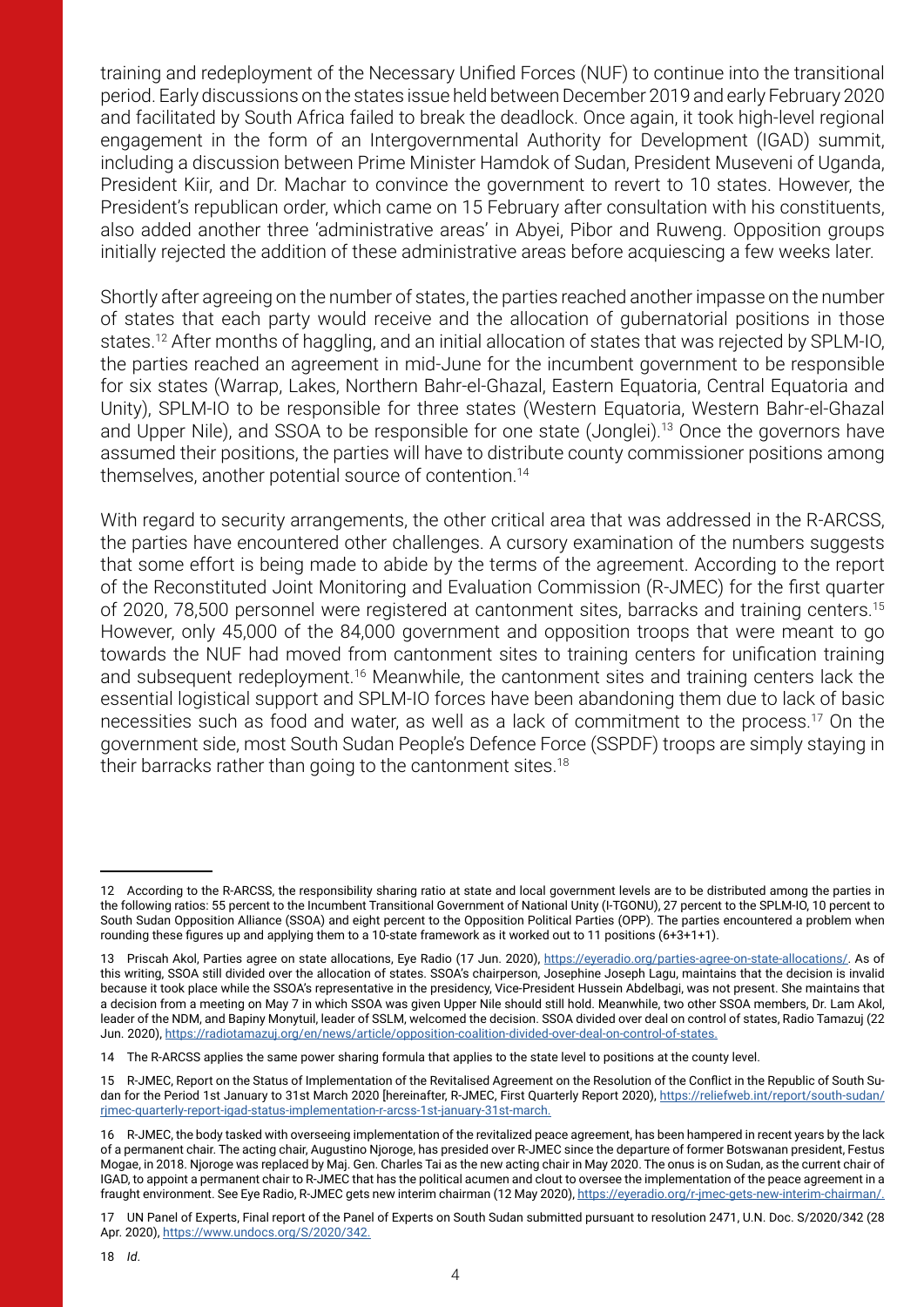More fundamentally, there are serious questions concerning the composition of forces at the training sites. According to the UN Panel of Experts on South Sudan:

"[S]ome individuals whose names are on the registration rolls do not exist. In other cases, civilians joined the cantonment process in the hopes of being assigned to certain ranks and receiving associated economic benefits, such as salaries and pensions."

The Panel also notes that many key commanders instructed their forces to remain outside of the security reunification process, retain their weapons and stand ready to re-engage in active fighting. Incidents of forced recruitment and recruitment of children by the warring parties have also been documented.<sup>19</sup>

Another shortcoming in the security arrangements can be seen in the fact that the National Security Services (NSS) are not covered in the agreement.<sup>20</sup> Over the course of the conflict, the NSS has become a dominant military actor in South Sudan, on par with the SSPDF itself. Legislation enacted in 2014 expanded the NSS's powers beyond the information gathering role provided for in the Transitional Constitution to include a range of police powers, including the power to arrest, detain, conduct searches, and seize property. The National Constitutional Amendment Committee (NCAC), a body established under the R-ARCSS with a mandate to, among other things, review and amend relevant national security legislation, submitted amendments to the NSS Act to the Ministry of Justice in mid-2019, but the amended legislation has not yet been discussed in parliament or enacted into law.21

Another major security concern relates to the resurgence of violence between government and SPLM-IO forces, on the one hand, and non-signatory groups, on the other. The first quarter of 2020 had offered some promise for the prospects of bringing the non-signatory groups into the fold. On 21 February, the parties to the R-ARCSS endorsed the Rome Declaration as mediated by the Community of Sant'Egidio and the ceasefire was largely holding through the end of March. The Joint Defense Board (JDB), a body comprising military leaders from the parties to the agreement, had also succeeded in negotiating a ceasefire with forces that had defected from the SPLM-IO in Maiwut and Adar.22 In April, the ceasefire broke down as fighting was reignited in and around Yei, displacing thousands of people.<sup>23</sup>

### **Shorter-term strategies to restore implementation of R-ARCSS**

While some progress has been made towards implementation of the R-ARCSS, the longer-term viability of the agreement remains in question. The agreement has many flaws; its power sharing formula presumes that the warring parties are willing and able to work together with at least a minimum degree of functionality.<sup>24</sup> The agreement adopts a big tent approach that expands the executive to five vice-presidents, 35 ministers and 10 deputy ministers, a legislature of 550 parliamentarians, and the absorption of tens of thousands of military personnel of all ranks into the

23 Dimo Silva Aurelio, Fighting Raises Tension Between Government, Rebel Force in South Sudan, Voice of America (VOA) (29 Apr. 2020), [https://www.voanews.com/africa/south-sudan-focus/fighting-raises-tension-between-government-re](https://www.voanews.com/africa/south-sudan-focus/fighting-raises-tension-between-government-rebel-fo)[bel-force-south-sudan.](https://www.voanews.com/africa/south-sudan-focus/fighting-raises-tension-between-government-rebel-fo)

<sup>19</sup> According to the UN panel of experts, forced recruitment spiked just before the 100-day extension ended. *Id.*

<sup>20</sup> According to Joshua Craze, "the focus of the SSR process on the formation of a national army has allowed the government to misdirect in the manner of a three-card-monte, building up its forces as part of a greatly expanded National Security Service (NSS) that is not substantively included within the SSR process while international attention has been focused on cantonment and other Potemkin manifestations of the South Sudanese security sector." The Politics of Numbers: On Security Sector Reform in South Sudan, 2005-2020 (n.d.), Centre for Public Authority and International Development, <https://www.lse.ac.uk/africa/research/publications/politics-of-numbers.>

<sup>21</sup> See R-JMEC, First Quarterly Report 2020; Amnesty Int'l, Public Statement.

<sup>22</sup> R-JMEC recognizes acceptance of defectors as recruitment and violation of R-ARCSS. First Quarterly Report 2020.

<sup>24</sup> For more on the failure of recent peace agreements to address the underlying causes of the conflict, see Jok Madut Jok, South Sudan and the Peace Agreement No One Swears By, in Christopher Zambakari (ed.), The Future and Implementation of the R-ARCSS in South Sudan (Spring 2020) [hereinafter, The Future of the R-ARCSS],<http://www.zambakari.org/special-issue-spring-2020.html#.>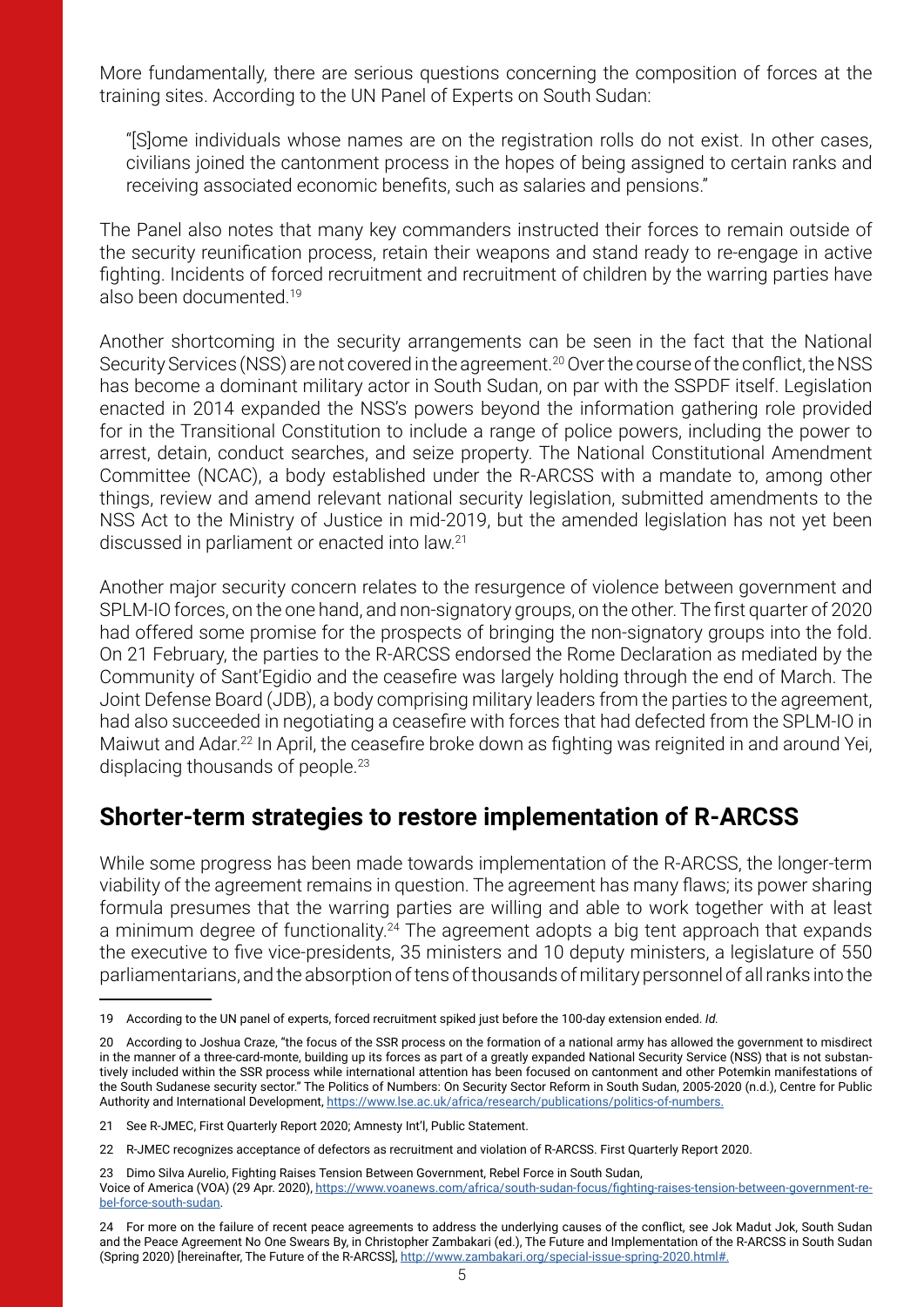SSPDF. South Sudan is in the midst of an economic crisis due to years of mismanagement, grand corruption, and more recently, plummeting oil prices. The country does not have the resources to finance the expansion of government that the agreement envisages. Nonetheless, the agreement, together with the political process being facilitated by the Community of Sant'Egidio in Rome, offers the only framework through which to address the political violence that has ravaged the country since 2013. As such, the parties must find ways to proceed with implementation as they work to remedy the agreement's shortcomings.

Restoring implementation of the R-ARCSS in the short-term could benefit from a three-pronged strategy that seeks to build a working relationship among elites across the political divide, engages citizens in discussions about the way forward with a view towards securing greater national ownership of the peace process, and makes prudent preparations for emergency responses should the peace agreement collapse and large-scale violence resume.

On the first prong of building a working relationship among the parties, high-level regional engagement has proven a necessary and sometimes sufficient means of breaking deadlock among the parties. The peace process has relied heavily on deadline diplomacy, but those deadlines only carry weight when they are enforced by regional heads of state, particularly the leadership in Sudan and Uganda. This pressure should be maintained in the short-term to prevent the agreement from collapsing altogether, but it is not a viable long-term strategy for peace. Aside from the imposition of regional interests, which has already proved a hindrance to the peace process, pressure from neighboring countries cannot make the leadership in South Sudan work together in a consistent and predictable manner. Nor does it enable the kind of structural changes that are necessary to stabilize and transform the conflict situation in the longer-term.

Alongside this high-level engagement, policymakers should make more use of track II processes to try to build confidence, increase channels of communication among the parties, and ensure greater responsiveness to citizen views. Faith leaders, civil society, and traditional authorities could reach out to the parties and engage them in discussions about how to proceed with implementation of the peace agreement. Any such effort could be made more effective if backstopped by nongovernmental organizations with technical expertise in political mediation and transitional processes. Flexible funding arrangements would also be required to protect the integrity of track II processes and allow them to develop in accordance with national priorities.

Regional pressure and track II processes could help the parties move ahead in meeting milestones in the peace agreement, but these tactics alone cannot remedy the agreement's shortcomings in terms of its focus on accommodating political elites. Stabilizing the conflict environment and laying a foundation for post-conflict recovery will require South Sudanese to assume greater responsibility for peace and hold politicians accountable to their promises.

While South Sudan has a rich tradition of local peace processes and traditional mechanisms to bring together conflicting groups at a local level around frameworks for peace, more formal citizen engagement efforts by state actors are few and far between.<sup>25</sup> In the run-up to the signing of the Comprehensive Peace Agreement (CPA) in 2005, the Sudan People's Liberation Movement and Army (SPLM/A) initiated a South-South dialogue in an effort to reconcile the many armed groups and community protection forces that fought on all sides of the political divide. However, this process was short-lived as the SPLM/A decided to focus its attention on the referendum on self-determination and avoid opening the pandora's box of dialogue around wartime grievances. Several reconciliation initiatives launched after independence in 2011 ran into similar political

<sup>25</sup> As Dr. Remember Miamingi argues, "South Sudanese need to talk! They need to talk about who they are, how they would want to co-exist and where and how they want to go as nations and peoples. This has not happened yet in a more meaningful and holistic manner. So, very few people talk and do so mainly through the barrel of guns." Root Causes of the Conflict in South Sudan, in The Future of the R-ARCSS.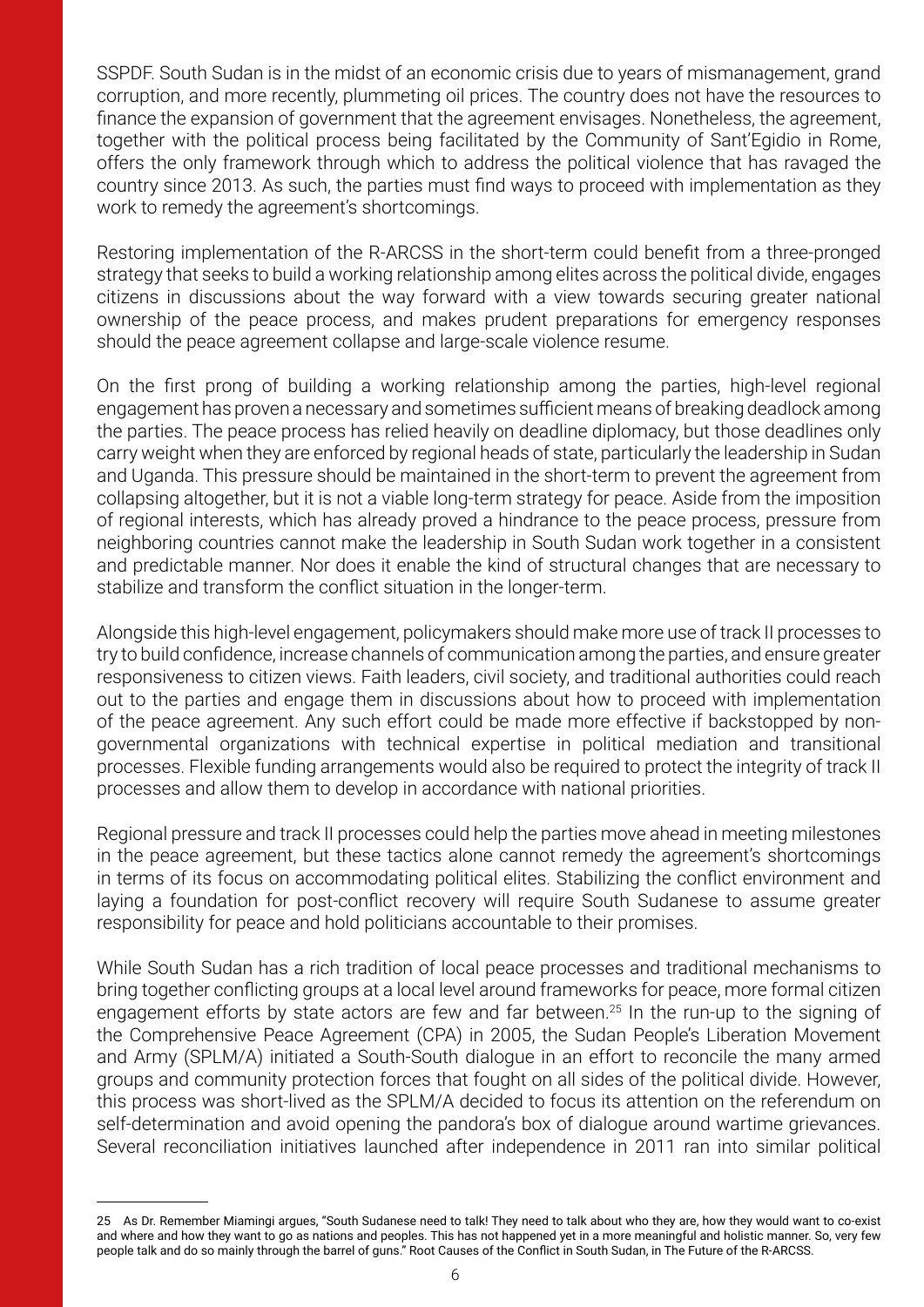#### obstacles.26

The ongoing National Dialogue, launched in 2017, may actually be the first example of broad public dialogue between the state and citizens in South Sudan.<sup>27</sup> As a process established through presidential decree and managed primarily by politicians in government-controlled areas, the National Dialogue has understandably faced criticism for its lack of inclusiveness and independence. Nonetheless, the initiative has engaged citizens throughout much of the country in discussions about the root causes of the conflict and what can be done to set South Sudan on a path towards peace. While one might question the extent to which the people who participated felt free to express themselves without fear of retribution, given the level of conflict that parts of the country were experiencing at the time, there have not been any verified reports of people being harassed or arrested for sharing their views.<sup>28</sup> Moreover, the National Dialogue has demonstrated that if there is political will, the government can implement a broad-based consultative process while conflict is ongoing, not just as a means of promoting reconciliation during a post-conflict transition. Whether or not they support the National Dialogue itself, policymakers should draw lessons from this process and look for ways to streamline robust civic engagement throughout the peace process.

In the short-term, any such civic engagement must be cognizant of the constraints, and perhaps even some opportunities, offered by the Covid-19 pandemic. Given the underdeveloped information infrastructure in South Sudan, large-scale civic engagement efforts will not be feasible until the pandemic recedes, or a vaccine is widely available. However, the pandemic is also changing the way that people view the exercise of state power in South Sudan and around the world. A few weeks before the killing of George Floyd sparked global protests against racism and police brutality, South Sudan witnessed a number of demonstrations of public discontent and disobedience, including a protest against sexual violence by women's organizations who observed social distancing and wore masks even as they decried government inaction on the issue.<sup>29</sup> The willingness of women's rights activists to speak out on the issue of sexual violence demonstrates the importance that people attach to justice, even in the midst of an emergency situation.

Civic engagement programs, whether led by government or civil society, can provide forums for people to air their views in a more controlled fashion so that they do not have to resort to street protests, or worse yet, take up arms, for their grievances to be heard.30 While this may not be safe to do given the current public health crisis, the government and its development partners can use this time as the world struggles to bring the pandemic under control to initiate dialogue with key

<sup>26</sup> See David K. Deng, Matthew Pritchard and Belkys Lopez, Search for a New Beginning: Perceptions of Truth, Justice, Reconciliation and Healing in South Sudan, South Sudan Law Society (SSLS) and the United Nations Development Programme (UNDP) (Jun. 2015), p. 9, [https://www.ss.undp.org/content/south\\_sudan/en/home/library/democratic\\_governance/perception-survey-on-truth--justice--reconcilia](https://www.ss.undp.org/content/south_sudan/en/home/library/democratic_governance/perception-survey-)[tion-and-healing-.html.](https://www.ss.undp.org/content/south_sudan/en/home/library/democratic_governance/perception-survey-)

<sup>27</sup> See South Sudan National Dialogue website, [https://www.ssnationaldialogue.org.](https://www.ssnationaldialogue.org)

<sup>28</sup> According to the CHRSS: "Despite the criticisms about the non-participation of significant sections of the South Sudanese, the organisers of the National Dialogue strove to ensure that the consultations were as free and candid as possible. The Dialogue managed to gather a wide range of views from the public on the root causes of the conflict, and received surprisingly candid responses, including submissions attributing blame to the government for the crisis in South Sudan. ... Despite the difficulties surrounding the National Dialogue, many citizens within the country have engaged with the organisers during the consultations in good faith, expressing their views with a remarkably high degree of candour." Report of the Commission on Human Rights in South Sudan, U.N. Doc. A/HRC/40/69, pp. 191-92 (21 Feb. 2019), [https://reliefweb.](https://reliefweb.int/report/south-sudan/report-commission-human-rights-south-sudan-ahrc4069-advance) [int/report/south-sudan/report-commission-human-rights-south-sudan-ahrc4069-advance-unedited-version.](https://reliefweb.int/report/south-sudan/report-commission-human-rights-south-sudan-ahrc4069-advance)

<sup>29</sup> Priscah Akol, Women activists protest rape cases, demand justice, Eye Radio (16 May 2020), [https://eyeradio.org/women-activists-pro](https://eyeradio.org/women-activists-protest-rape-cases-demand-justice/.)[test-rape-cases-demand-justice/.](https://eyeradio.org/women-activists-protest-rape-cases-demand-justice/.)

<sup>30</sup> Supporting civil society organizations to begin collecting citizen views and creating space for dialogue can help to catalyze government action in this area. Models of civil society-led dialogue from before the conflict could provide insights on how to design and support such a process. Over the course of 14 months in 2012/13, a resource team comprised of representatives from 18 civil society organizations held dialogues with over 1,200 citizens in all the ten states of South Sudan, including 500 participants from all the counties of the respective states, as part of the constitutional development process. See Flora McCrone, Constitutional Dialogue in South Sudan, Peace Insight (16 Dec. 2013), [https://www.peaceinsight.org/fr/blog/2013/12/constitutional-dialogue-south-sudan/?en=1.](https://www.peaceinsight.org/fr/blog/2013/12/constitutional-dialogue-south-sudan/?en=1) The active role of civil society helped to galvanize the government's constitutional development process, which had only managed to do some limited citizen consultations before it was interrupted by the outbreak of conflict in December 2013.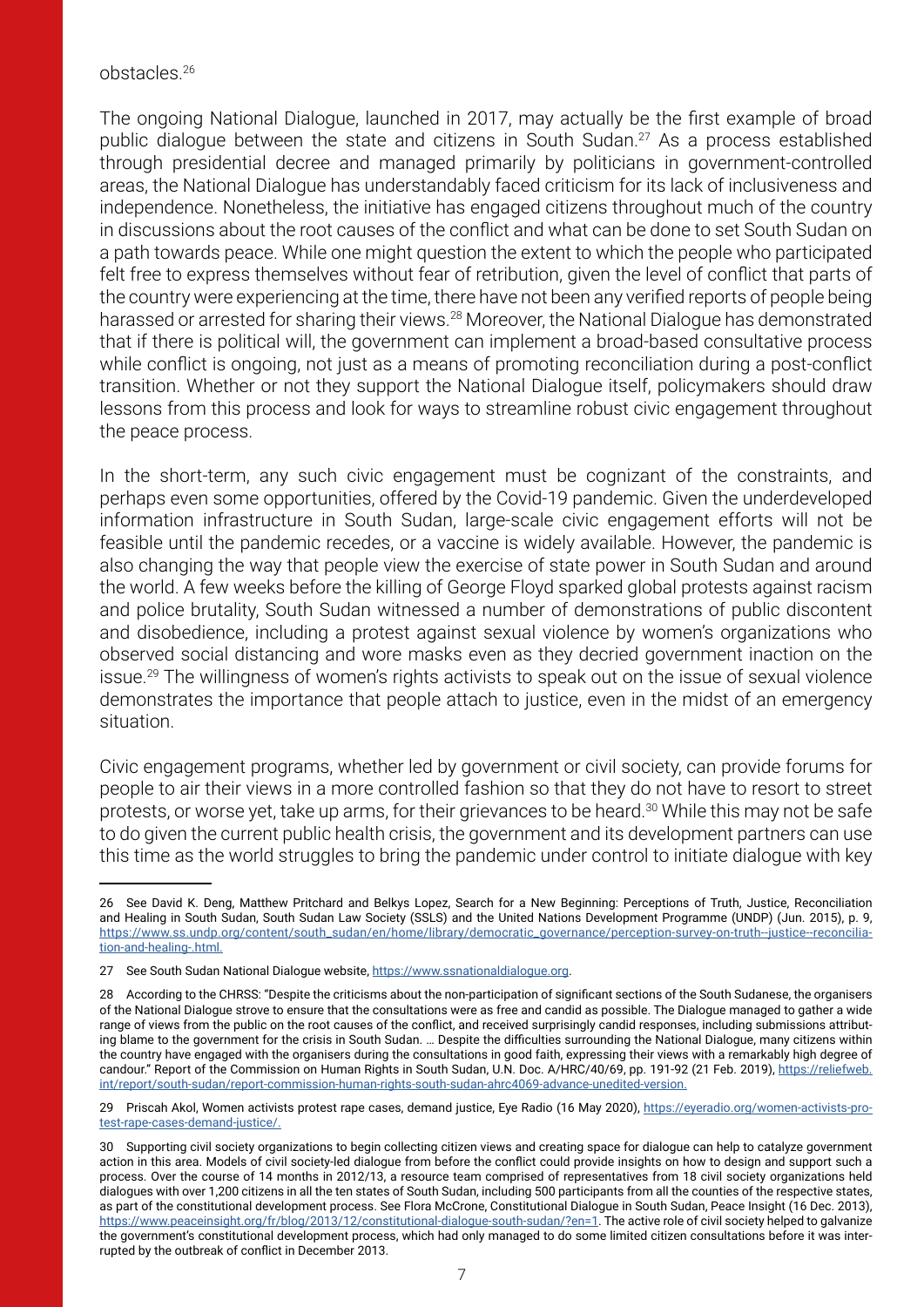stakeholders, including opposition groups, faith leaders, traditional authorities and civil society, to consider how public dialogue might be streamlined throughout the transitional processes provided for in the R-ARCSS and to put in place structures and processes that will enable it to proceed in a timely and effective manner once the situation is conducive. Critically, civic engagement activities should go beyond a simple airing of grievances and listing of the many things that should be done to helping people to organize and become active agents in the reform process. Participants in these activities should consider how their ideas and recommendations will be implemented in light of the prevailing social, political and economic constraints and coordinate their plans with existing structures and institutions at the local level.

The third and final prong of a short-term strategy to salvage the peace process is somewhat less optimistic than the preceding ones. The notion of emergency preparedness is founded on the hard truth that there is a significant possibility, perhaps even a likelihood, that South Sudan will see a recurrence of intense violence targeting civilian centers. As seen in the episodes of violence in Juba in December 2013 and July 2016, and the countless outbreaks in urban and rural areas throughout the country, restoring basic security in the wake of large-scale violence requires an urgent and decisive response.

In such a scenario, mediators and diplomats should act swiftly to bring pressure to bear on the parties to cease hostilities and enter into dialogue, while the United Nations Mission in South Sudan (UNMISS) maintains its open gate policies at protection of civilian (POC) sites and takes more bold action to protect civilian centers and establish safe corridors outside the POCs. Civic actors should have mechanisms in place to support one another and regroup as soon as possible to help shape narratives and inform responses to the crisis, while delegations of faith leaders, civil society and traditional authorities could engage government and opposition forces at various levels to try to mitigate harms against civilians and encourage dialogue. These sorts of coordinated responses are made all the more challenging by the fog of war and plans must be put in place ahead of time to have any chance of success.

#### **Longer-term strategies to promote peace**

Developing longer-term strategies that seek to promote peace over the next three to four years is challenging in a fluid transitional context such as that of South Sudan. Nonetheless, identifying some of the major benchmarks and putting in place mechanisms to assess progress towards those goals is a critically important means of keeping the agreement on track. Three areas could be considered, in this regard: return and resettlement of displaced populations, the longer-term transformational agenda, and national elections, currently scheduled for the end of 2022.

As South Sudan completed its ninth year of independence on 9 July 2020, about a third of its population remains displaced by the conflict, including 1.7 million internally displaced persons (IDPs) and 2.2 million refugees. $31$  With the signing of the R-ARCSS and the partial establishment of the R-TGONU, pressure is increasing on many displaced populations to return home. This pressure is particularly pronounced in the UNMISS POC sites, which represent a symbol to the government of its inability to protect civilians in areas under its control and to the UN a resource intensive endeavor that complicates its relationship with political actors in South Sudan. Despite the increasing pressure on displaced populations to return home, and the difficult living conditions they face in IDP and refugee settlements, people are not yet returning to their homes in large numbers due to a combination of ongoing insecurity and the obvious trust deficits among the parties to the peace agreement.

<sup>31</sup> Elizabeth Marie Stuart, As South Sudan turns nine, its people remain committed to peace, United Nations High Commission for Refugees (UNHCR) (9 Jul. 2020), [https://www.unhcr.org/news/stories/2020/7/5f06078d4/south-sudan-turns-nine-its-people-remain-committed-peace.](https://www.unhcr.org/news/stories/2020/7/5f06078d4/south-sudan-turns-nine-its-people-remain-committ) [html.](https://www.unhcr.org/news/stories/2020/7/5f06078d4/south-sudan-turns-nine-its-people-remain-committ)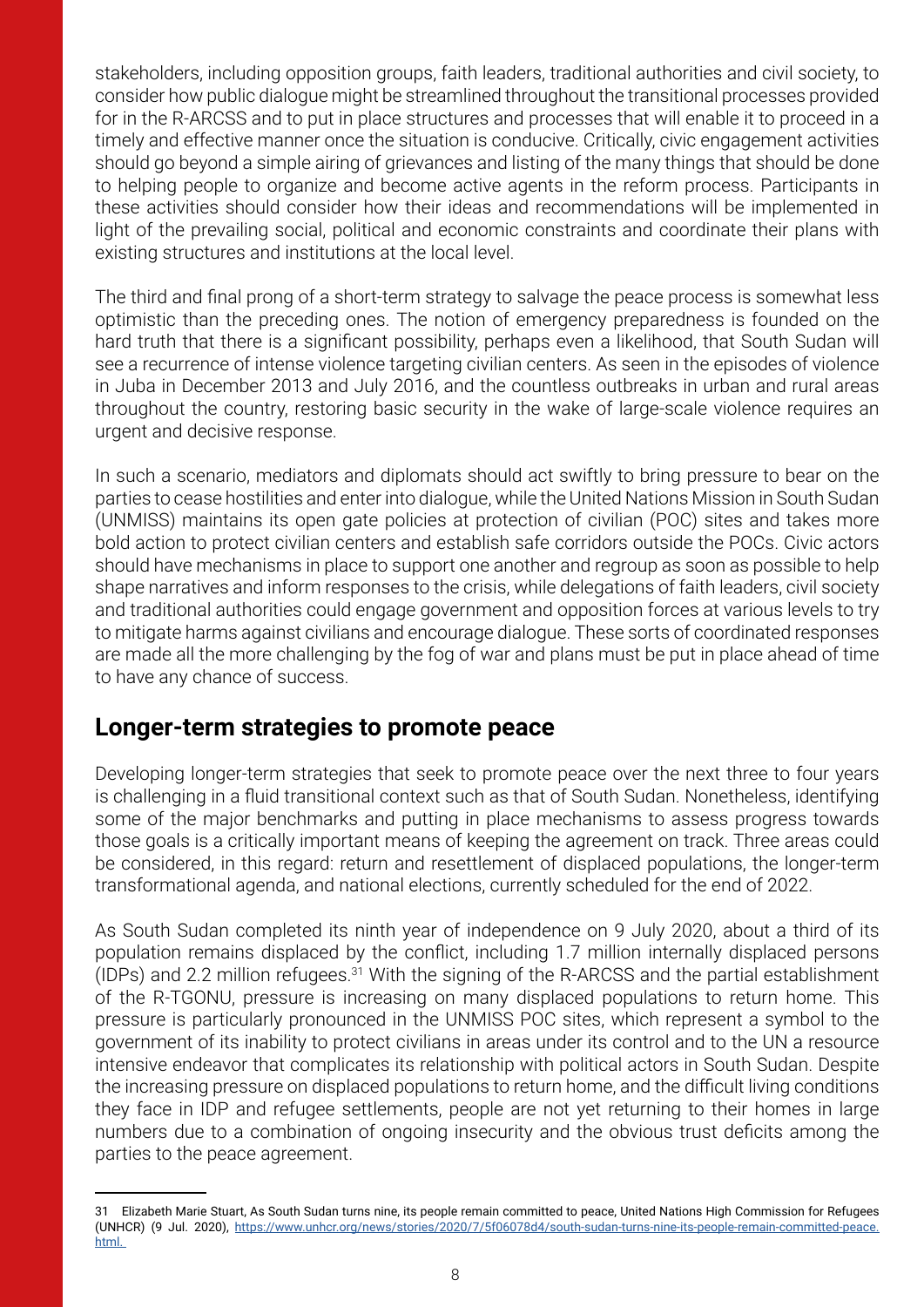Pressuring people to return home in this volatile situation is deeply problematic on many levels. When people return home only to be forcibly displaced once again, as has happened repeatedly over the course of the conflict, it becomes all the more difficult for them to contemplate returning home again in the future. Poorly timed returns are therefore worse than no returns at all in that they make indefinite periods of displacement more and more permanent. A more prudent approach would be to use this time to put in place programming that will support voluntary, safe and dignified returns once the environment is conducive. For example, the parties could put in place measures to address the housing, land and property (HLP) issues that confront displaced populations, including the widespread occupation, reallocation and sale of property belonging to IDPs and refugees.<sup>32</sup> A well-considered plan for land restitution and support packages for people whose housing and other property was destroyed or lost during the conflict could help to rebuild livelihoods and minimize the complications that are likely to occur in the context of large-scale returns.

Like the return and resettlement of millions of displaced persons, the far-reaching reform agenda provided for in the R-ARCSS requires an ambitious outlook tempered by realistic expectations. The focus during the transitional period should be placed on building a foundation so that whatever government comes to power after elections is in a position to embark on a more extensive reform process. Extensive civic engagement can be used to design programs and policies that are tailored to the context and that carry meaning to the daily lives of South Sudanese. The constitutional development process can provide a space for broad-based dialogue with populations at the grassroots and thereby pick up from where the National Dialogue leaves off. Similarly, South Sudanese can be invited to share their views on the design of transitional justice mechanisms and the R-TGONU could aim to establish those mechanisms before the end of the transitional period, if not sooner, such that they can do the bulk of their work after elections. Customary reconciliation mechanisms and people-to-people peace processes could be better supported to address intercommunal conflicts from the bottom-up in order to complement the more top-down programming envisaged in the peace agreement.

In terms of economic reforms, the R-TGONU could put in place basic safeguards that aim to contain the damage to the economy as South Sudanese consider the broader reforms that are needed to salvage the economy in the longer-term. The current global economic crisis has understandably captured government and donor attention, but it has also exacerbated the seismic economic shift that is underway in South Sudan. Within the next 10 years, the country's oil reserves are projected to run dry; if revenue from oil is not used to build other economic sectors, most notably agriculture, South Sudan may be left with little beyond a subsistence economy. This potentially traumatic process of decarbonization is likely to have a knock-on effect for the state's already limited ability to fund basic public services. Though worrying, the transition in revenue sources offers a potential opportunity for a shift in political logic that moves power away from the elites, who have thus far been able to divert oil profits with limited public scrutiny, towards the private sector and other taxpayers. But safeguards are needed to ensure that this economic shift meaningfully benefits the public rather than a narrow elite. As a step towards this, civic actors could benefit from initiatives to improve taxpayers' awareness of where their money goes. Ideally these efforts would focus on state budgets, which are even more politicised following the ongoing transition to 10 states, and would incorporate bottom-up oversight of public spending to help bring government closer to the people.33

Support to the rule of law sector should be prioritized both in humanitarian and development programming and in the longer-term reform agenda. The rebuilding of accountability mechanisms,

<sup>32</sup> David K. Deng and Matthew F. Pritchard, Cracks in the Foundation: Rapid Assessment of Housing, Land and Property (HLP) Issues in Bentiu, South Sudan, Danish Refugee Council (DRC) (Oct. 2019); Matthew F. Pritchard and David K. Deng, Secondary Occupation and Indefinite Displacement: Rapid Assessment of Housing, Land and Property (HLP) in Greater Koch, South Sudan, DRC (Apr. 2020).

<sup>33</sup> See e.g. Matthew Benson, "Who is this Government Really": South Sudanese Perspectives on Taxes and Public Authority, Conflict Research Programme Blog (14 May 2020); Vanessa van den Boogaard, How can Civil Society Help Achieve More Equitable and Accountable Tax Systems, International Centre for Tax and Development Blog (8 Jun. 2020); Jalia Kangave, Promoting Tax Bargains in Uganda and Beyond: The Importance of Civil Society and Parliamentarians, International Centre for Tax and Development Blog (31 Jul. 2015).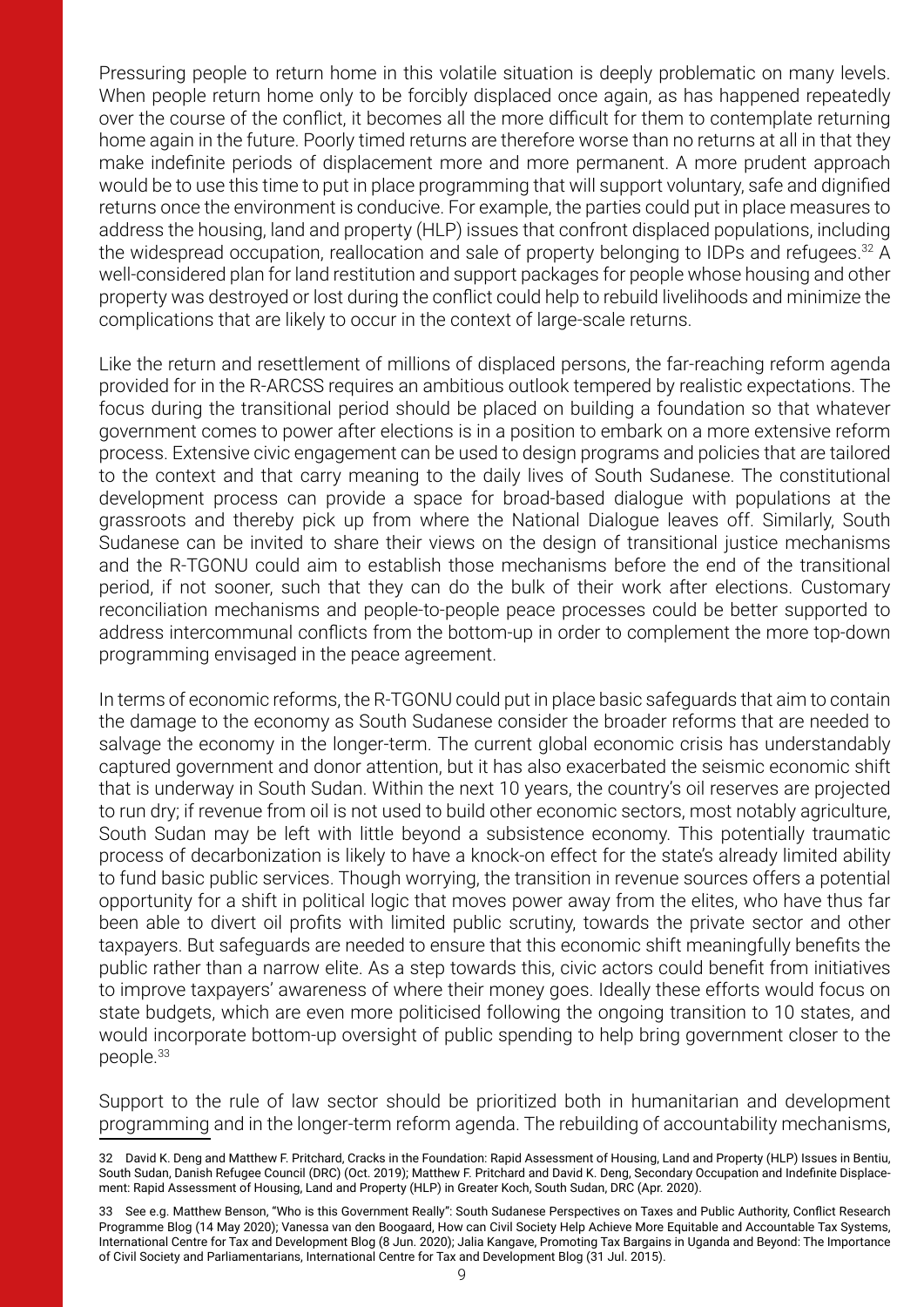whether the more formal court, police and prison systems or the more informal customary systems that exist at the community level throughout the country, can help to reestablish security and build resilience at a small fraction of the cost of the humanitarian response. The R-TGONU and its international partners should scale up programming while they continue to invest in some of the new accountability mechanisms that have been introduced in recent years, including the Sexual and Gender-Based Violence (SGBV) Court, mobile courts for the POCs and other areas that do not have access to a permanent court, and special courts presided over by statutory court judges and chiefs to address instances of inter-communal conflict. Civil society organizations also play an important role in access to justice and legal aid programming by monitoring the functioning of the justice system and working to protect basic rights.<sup>34</sup> Much of the progress that was made on this front before the conflict was lost when donor priorities shifted to focus on humanitarian interventions. There is an urgent need to reengage with this type of programming both to serve an immediate need and to support the longer-term transition from conflict.

The R-ARCSS envisages the end of the transitional period coming about through elections to mark the culmination of South Sudan's journey from conflict to peace. Given the highly fractured political and security arena, and the fact that most of the senior leadership from all sides of the political divide appear keen to contest, the elections are likely to pose another potential flashpoint for conflict. To strengthen the integrity and credibility of the process, the international community could consider assigning the UN responsibility for managing the electoral process. This would go beyond mere technical assistance to actually assuming responsibility for key functions in the electoral process alongside the nationally owned election management bodies already provided for in the peace agreement and in South Sudanese law. South Sudan may also need to consider decoupling elections from other processes, such as the national census and the constitution-making process, to ensure that the elections are not derailed by delays in implementing other parts of the agreement.

# **Concluding Remarks**

Among the conceptual difficulties that one encounters in South Sudan's peace process is the notion that conflict is inevitable; that it has persisted for generations and will continue into the indefinite future. If people do not believe that the country can emerge from large-scale conflict, as many other conflict-affected countries have succeeded in doing, they will lack the confidence and ambition that is needed to set South Sudan on a path to sustainable peace. South Sudanese must assume responsibility for the peace process and shape it in a way that responds to their needs. Policymakers should assess what is possible within the current political dispensation, and if the environment is not conducive to transformative change in the short-term, begin laying the foundation for such change so that people have somewhere to start when the time comes. Ultimately, the empowerment of South Sudanese citizens to demand a government that is responsive to their needs is what will make the difference between continuing tactical conflict management and sustainable peace.

<sup>34</sup> For more on people's experiences navigating the justice system in South Sudan, and the efforts of lawyers, activists and ordinary citizens to assert their rights, see Rachel Ibreck, South Sudan's Injustice System: Law and Activism on the Frontline (Zed Books, 2019).